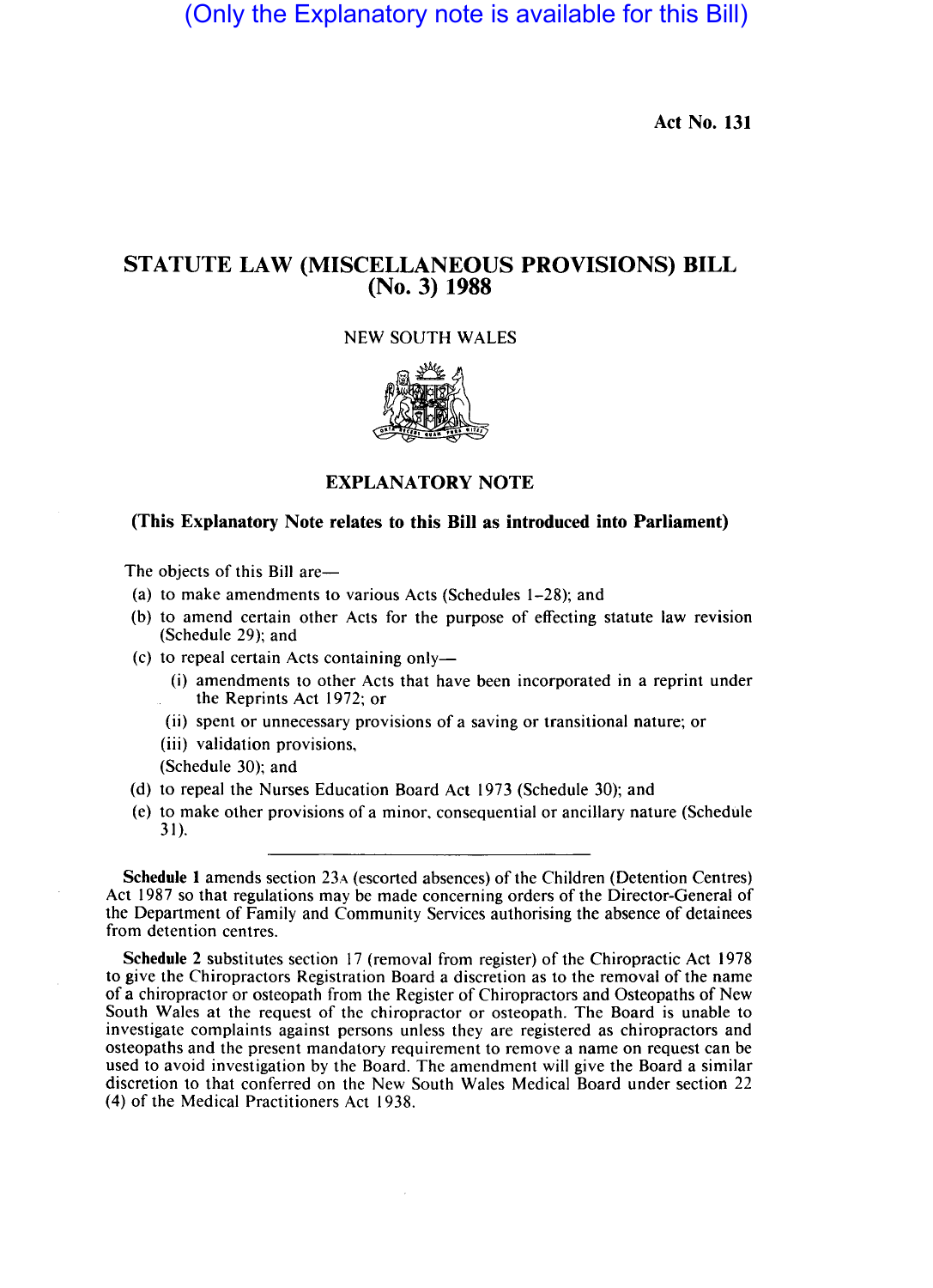**Schedule** 3 amends the Construction Safety Act 1912 so that proceedings for the recovery of penalties under the Act or regulations may be instituted only by an inspector or other person authorised by the Minister. At present proceedings may be instituted only by the Minister.

**Schedule 4** substitutes section 9 of the Criminal Procedure Act 1986 so as to reduce the class of matters required to be listed for mention after the elapsing of the period prescribed under that section following committal for trial. At present under section 9 (a) of the Act a matter must be listed if the period has passed and the matter has not been brought before the Supreme Court or District Court. Proposed section 9 (a) will provide that the Criminal Listing Director need only list a matter if a notice of readiness in respect of the proceedings, accompanied by a draft indictment, has not been forwarded to the Director within the period.

**Schedule** 5 amends section 33 (proceedings for offences) of the Dangerous Goods Act 1975 to extend the class of persons who may institute proceedings for offences under the Act or regulations to include inspectors (Schedule  $5(4)(a)$ ).

The Schedule also makes various amendments to the Act by way of statute law revision (for example, amendments consequent on the enactment of the Local Courts Act 1982 (Schedule 5 (2) and (4) (b)) and the Public Sector Management Act 1988 (Schedule 5  $(3)$  and on a change in the title of an Act (Schedule 5  $(6)$ )).

**Schedule** 6 amends the Disability Services and Guardianship Act 1987-

- (a) to expand the definition of "dental treatment" in section 33 of the Act so that it will include a dental procedure, operation or examination and so parallel the definition of "medical treatment" in that section (Schedule 6 (1)); and
- (b) so that a person who has transferred between the roll of barristers and the roll of solicitors, but has been on one or other of those rolls for a continuous period of 7 years, may be a member of the Guardianship Board under section 49 (constitution of the Board) of the Act (Schedule 6 (2».

**Schedule** 7 amends sections 57 (determination of credits to funds) and 73 (By-election Constituency Fund) of the Election Funding Act 1981 so that the description of the date of the close of the rolls used in those sections will accord with that now used in section 35 of the Parliamentary Electorates and Elections Act 1912 (namely, the day that is 3 days after the date of issue of the writs). As the amounts to be credited to the Central Fund and Constituency Fund for a general election or by-election are calculated by reference to the number of electors enrolled for electoral districts at the close of the rolls the Acts should be consistent in this respect.

**Schedule 8** amends the Exhibited Animals Protection Act 1986-

- (a) to ensure that the provisions of the Act apply to the exhibition of animals in enclosed areas of water (for example, a netted enclosure for seals in a bay) (Schedule  $8(1)$ ); and
- (b) to ensure that the definition of "zoological park" in section 5 of the Act will include a zoological garden, aquarium or similar institution used for any purposes included in the definition of "exhibit" in that section (Schedule  $8(2)$ ).

**Schedule** 9 amends the Factories, Shops and Industries Act 1962 so that inspectors may institute proceedings for offences under the Act or regulations without needing the authority of the Minister and so as to extend the class of persons who may institute such proceedings to include any other person acting with the authority of the Minister.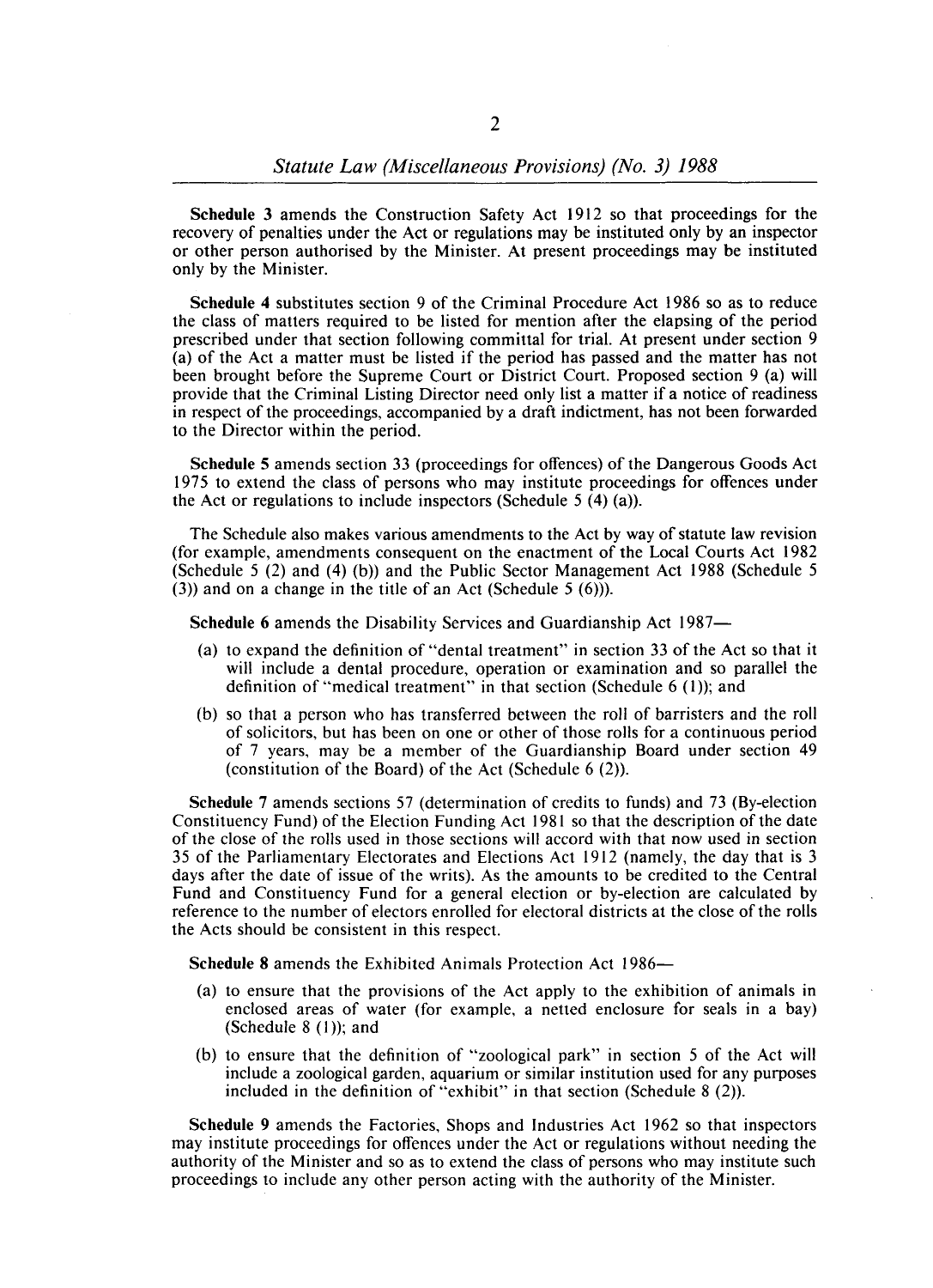Schedule **10** amends section 3 (Geographical Names Board) of the Geographical Names Act 1966 to enable the Deputy Surveyor-General to represent the Surveyor-General (who is a member of the Board by virtue of holding office as Surveyor-General) as a member of the Board when the Surveyor-General is unable to attend a meeting of the Board. At present section 3 enables a person to act as a member in the place of the Surveyor-General only if the person is at that time acting in the office of the Surveyor-General. The proposed amendment will enable a person to act as a member at short notice when the Surveyor-General is unable to attend a meeting in circumstances that do not necessitate that a person act in the office of Surveyor-General.

Schedule **11** amends the Industrial Arbitration Act 1940 so that payments required to be made in money under section 92 (recovery of wages etc.) of the Act may be made by payment into an account at a bank, permanent building society or credit union by electronic funds transfer or other means (Schedule 11 (2) and (3)).

The Schedule also makes a number of amendments by way of statute law revision. These include amendments to update references to the Under Secretary of the Department of Industrial Relations and Technology (now the Secretary of the Department of Industrial Relations and Employment), certain repealed Acts and the Amalgamated Metal Workers' and Shipwrights' Union (now the Amalgamated Metal Workers' Union) (Schedule 11 (1) and  $(4)-(9)$ ).

Schedule 12 amends the Jury Act 1977-

- (a) to omit the requirement that the sheriff amend all certified copies of a jury roll for a district on each occasion the jury roll is amended (Schedule  $12$  (1)); and
- (b) to enable the pool officer (that is, the person appointed by the sheriff in charge of a jury pool) instead of the pool judge to determine the period of attendance of persons summoned to attend a jury pool and to discharge from attending a jury pool persons who have been summoned. but are not required (Schedule 12  $(2)$ ; and
- (c) so that peremptory challenges to jurors available to an accused person and the prosecution if both the prosecution and the defence agree to the challenge will be allowed even though all the peremptory challenges without restriction of any person prosecuted or the Crown have not been exhausted (Schedule 12 (3)); and
- (d) to make it clear that a juror is not entitled to be paid for attendance at a court, coronial inquest or jury pool if excused from jury service prior to the time specified in the jury summons for such attendance (Schedule 12 (4)).

Schedule 13 amends the Motor Traffic Act 1909—

- (a) so that the drivers of certain motor vehicles (for example. rescue vehicles) involved in the provision of emergency assistance to sick and injured persons will be exempt (in the same way as ambulance drivers are exempt) from compliance with speed limits (Schedule 13 (I)); and
- (b) to enable regulations to be made concerning the supervision of children crossing streets at children's footcrossings (Schedule 13 (2)).

Schedule **14** amends the Nurses Registration Act 1953 so that a nurse from another State or a Territory may. in certain circumstances, practise as a nurse in New South Wales without being registered as a nurse under the Act. The amendment will ensure that such nurses will not be in breach of the Act if. for example, assisting in donor operations or acting as escort nurses for a period not exceeding 24 hours.

Schedule 15 amends the Occupational Health and Safety Act 1983 so that inspectors appointed under the Factories, Shops and Industries Act 1962 may institute proceedings for an offence against the Occupational Health and Safety Act 1983 or the regulations made under it.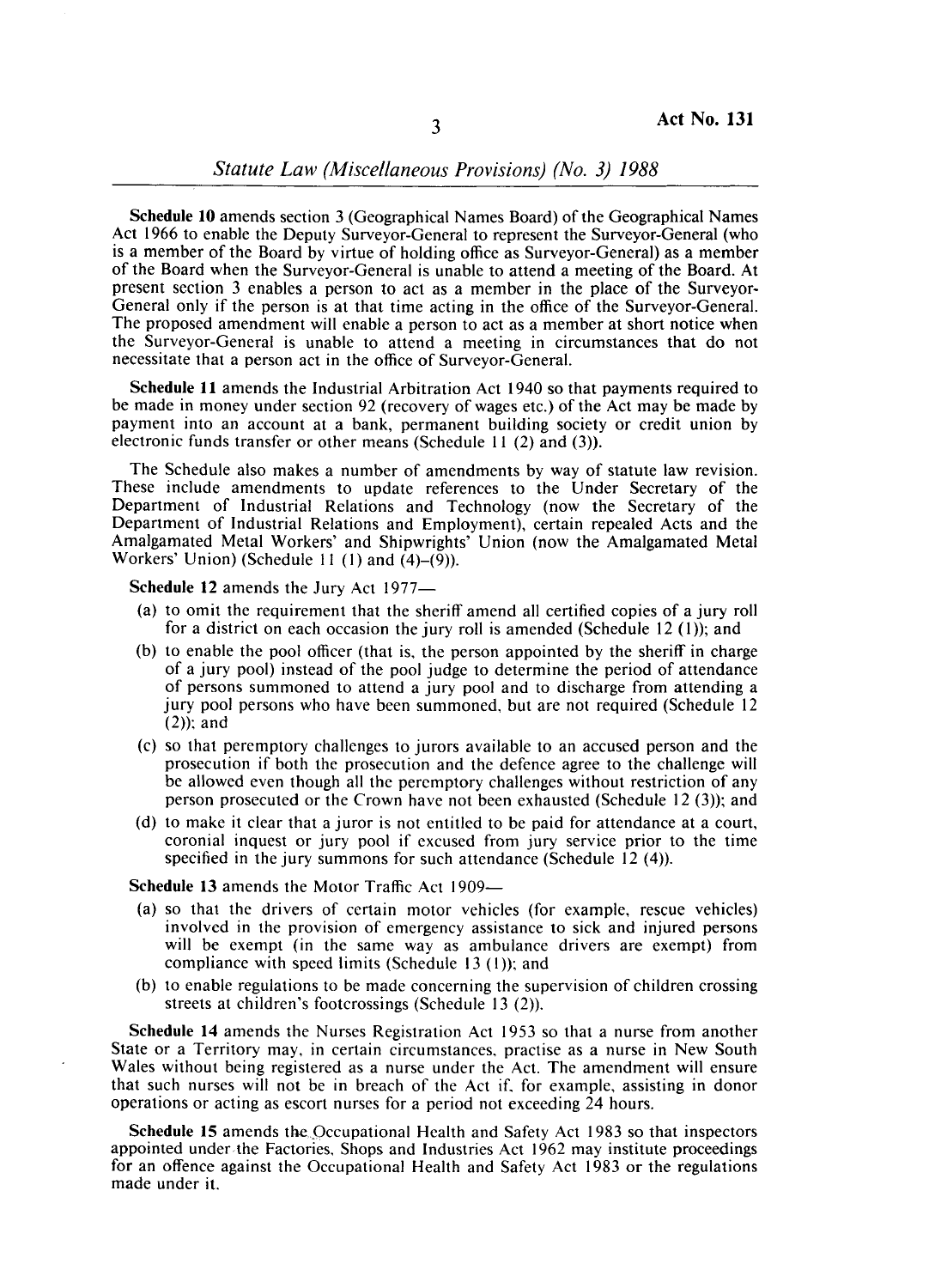**Schedule 16** amends section 5A of the Periodic Detention of Prisoners Act 1981 so that a court may order that a term of imprisonment of less than 3 months that is imposed for an offence under the Summary Offences Act 1988 can be served by way of periodic detention. At present, a court may only make such an order in respect of a term of imprisonment of less than 3 months if it relates to a conviction for a domestic violence offence. The amendment will facilitate the application of section 80AB (restriction on imposing sentences of imprisonment) of the Justices Act 1902 (Schedule 16 (2)).

The Schedule also makes various amendments to the Act by way of statute law revision which are consequential on certain amendments (made by the Prisons (Amendment) Act 1988) relating to the corrective services administration (Schedule 16 (1) (a) and (b),  $(3)-(6)$  and  $(9)$ ) and the enactment of the Local Courts Act 1982 (Schedule 16 (1) (c)) and section 56 (penalty units) of the Interpretation Act 1987 (Schedule 16 (7) and (8».

**Schedule 17** amends section 43B (powers of detention and search) of the Poisons Act 1966 to substitute for certain references to "prohibited substances" references to "prescribed restricted substances". The definition of "prohibited substance" was omitted from the section by the Miscellaneous Acts (Drug Misuse and Trafficking) Amendment Act 1985 and replaced with a definition of "prescribed restricted substance". The proposed Schedule will effect consequential amendments to the references to "prohibited substance".

**Schedule 18** amends the Prisons Act 1952-

- (a) to make it clear that under section 18 (private property) of the Act the governor of a prison may release property of a prisoner retained by the governor into the possession of the prisoner while the prisoner is in prison (Schedule 18 $(3)$ ); and
- (b) to amend sections 25 (Governor of prison may impose penalties for certain prison offences) and 26B (imposition of penalty by Visiting Justice) to make it clear that Governors or Visiting Justices, respectively, may impose penalties of confinement to any cell not just to a prisoner's own cell (Schedule 18 (4) and (5».

The Schedule also makes various amendments to the Act by way of statute law revision which are consequent on the enactment of the Mental Health Act 1983 (Schedule 18  $(1)$ ), the Public Sector Management Act 1988 (Schedule 18  $(2)$  and  $(10)$ ), section 56 (penalty units) of the Interpretation Act 1987 (Schedule 18  $(6)$ – $(8)$ ) and the Local Courts Act 1982 (Schedule 18 (9)).

**Schedule 19** amends Schedule 2 (statutory bodies) of the Public Finance and Audit Act 1983 to omit the West Scholarships Trustees from the Schedule. The amendment will exclude the accounts and records of financial transactions of or relating to the Fund under the West Scholarships Act 1930 and the administration of the West Scholarship Scheme from the requirements of section 43 (inspection and audit of accounts of statutory bodies) of the Act (though it will not prevent the accounts from being subject to particular audit under section 45 of the Act if Division 4 of Part 3 is ever applied to the trustees). It also has the effect of excluding the trustees from the necessity to make annual reports under the Annual Reports (Statutory Bodies) Act 1984. The amendment is complementary to the amendment to the West Scholarships Act 1930 (Schedule 27).

**Schedule 20** amends the Public Reserves Management Fund Act 1987 to provide for the payment of additional insurance premiums (for example, public liability insurance and voluntary workers' personal accident insurance) out of the Fund. At present only the cost of premiums for fire insurance of improvements on public reserves may be paid out of the Fund.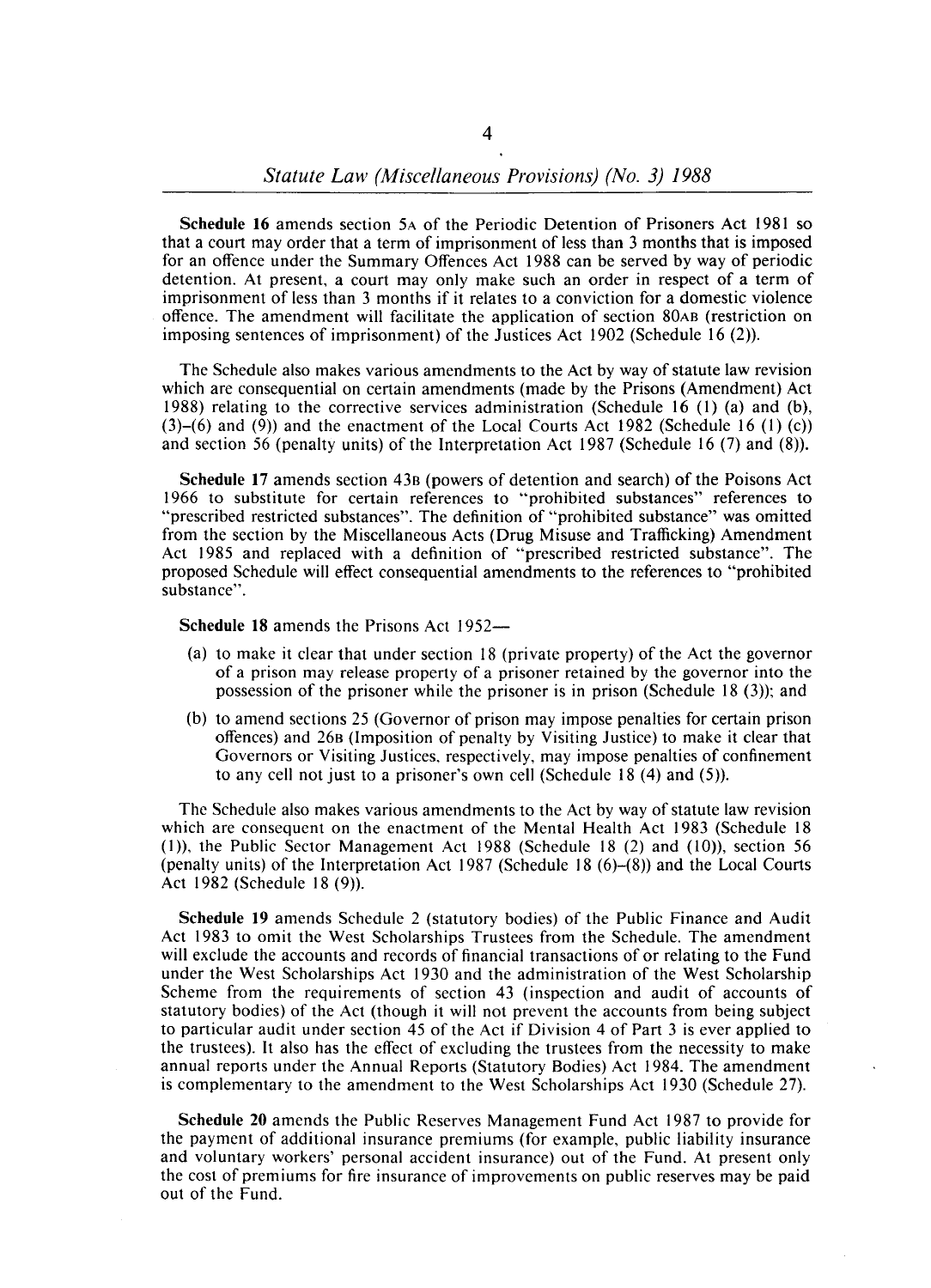*Statute Law (Miscellaneous Provisions) (No.* 3) 1988

Schedule 21 amends section 13 (how indentures to be executed and attested) of the Seamen's Act 1898 to increase from 12 to 15 years the required age a person must be to enter an indenture of apprenticeship to sea service. The amendment will make the provision consistent with Article 2 of the International Labour Organisation Convention Fixing the Minimum Age for the Admission of Children to Employment at Sea (Convention No. 58).

Schedule 22 amends section 9 (occupiers etc. to give notice) of the Stock Diseases Act 1923 so that notice of diseased stock located on land consisting of a holding situated in more than one district need only be given to a ranger or veterinary inspector for the district in which the majority of the holding is situated. At present there may be unnecessary duplication of the required notice as notice must be given to a ranger or veterinary inspector for every district in which the holding is situated.

Schedule 23 amends section 70 of the Strata Titles Act 1973 so that a covenant chargee will be able (in the same way as a proprietor or mortgagee is at present) to obtain a certificate from the body corporate containing information in respect of a lot the subject of a strata scheme or to have the strata roll and certain other documents made available for inspection (Schedule 23 (3». The Schedule also amends sections 39, 44 and 126 of the Act by way of statute law revision to update certain references to "restrictions on user" (Schedule 23 $(1)$ ,  $(2)$  and  $(4)$ ).

Schedule 24 amends section 100 of the Strata Titles (Leasehold) Act 1986 so that a covenant chargee will be able (in the same way as a lessee or mortgagee is at present) to obtain a certificate from the body corporate containing information in respect of a lot the subject of a leasehold strata scheme or to have the strata roll and certain other documents made available for inspection.

Schedule 25 amends section 14E (Advisory committee) of the Trustee Act 1925-

- (a) to enable the Attorney General to appoint to the Committee 2 persons with experience relevant to the function of the Committee (for example, persons from the private trustee, financial and banking sectors) (proposed section  $14E(2)$  (d)); and
- (b) to confer on the Committee the power to seek advice in relation to its function (proposed section  $14E(6)$ ).

Schedule 26 amends section 11 (Constitution of Council) of the University of Technology, Sydney Act 1987 to ensure that the person holding office as presiding member of the Academic Board will be an official member of the Council of the University. At present, if the presiding member is a person other than the Vice-Chancellor of the University he or she is not an official member of the Council.

Schedule 27 amends the West Scholarships Act 1930 to enable the Minister to appoint a registered company auditor, instead of requesting the Auditor-General, to examine and audit the accounts relating to the Fund under that Act and the administration of the West Scholarship Scheme.

Schedule 28 amends the Hay Irrigation Act 1902, Irrigation Act 1912, State Bank Act 1981, Water Act 1912 and Wentworth Irrigation Act 1890 so that water rates and charges presently paid to the State Bank of New South Wales will be paid to the Water Administration Ministerial Corporation constituted by the Water Administration Act 1986. It is anticipated that under an agreement with the Department of Water Resources the State Bank will not, after 31 January 1989, be receiving money in respect of any agency for water rates and charges.

The Schedule includes an amendment to section 20 (recovery of charges etc. by Ministerial Corporation) of the Water Administration Act 1986 to facilitate proceedings for the recovery of water rates and charges.